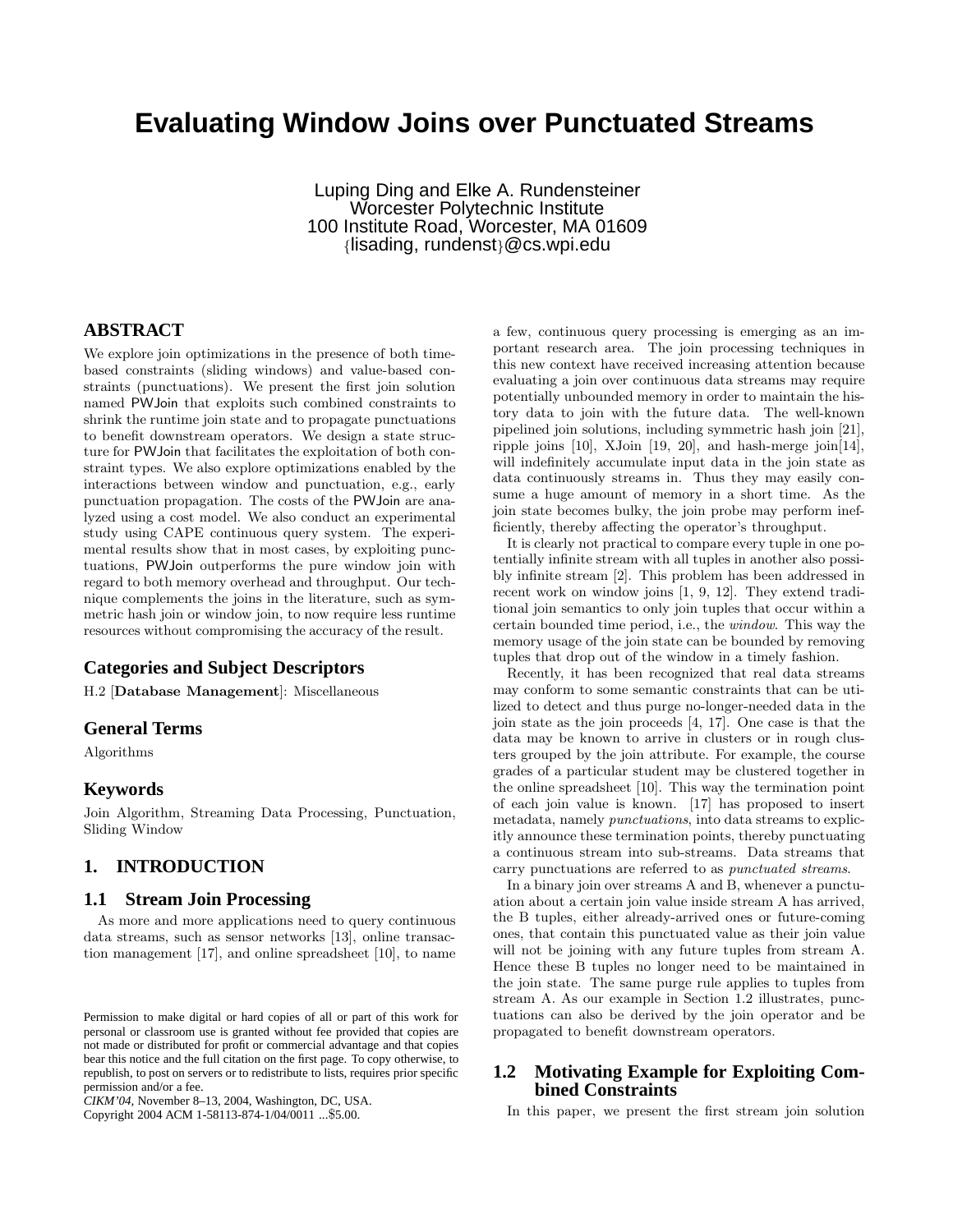that achieves optimizations by exploiting both punctuations (value-based constraints) and sliding windows (time-based constraints). While either constraint type can help bound the memory usage, we now illustrate via an example in the online auction application [18] that in some situations more advantages can be achieved by considering both of them.



**Figure 1: Example Streams and Query in Online Auction System.**

As shown in Figure 1, in the auction system, each auction is represented by a tuple in the Auction stream. Each bid placed by the bidder is represented by a tuple in the Bid stream. Tuples in both streams arrive in the order of their timestamp, which represents their open auction or bidding time. When the open duration for an auction expires, the auction system can insert a punctuation into the Bid stream to signal the end of bids for that particular auction. The punctuation  $\langle 180, *, *, * \rangle$  in Bid stream in Figure 1 (a) indicates that no more bids will be placed for auction 180.

Let us consider the CQL [3] query in Figure 1 (b). This query asks for the number of bids for each auction within 12 hours of its opening (if the auction has at least one bid). The corresponding query plan (Figure 1 (c)) contains an equi-join operator which joins streams Auction and Bid on *item id*. A group-by operator groups tuples in the output stream  $(Out<sub>1</sub>)$  of the join by *item\_id* and then evaluates the aggregate function count() for each group. The join operator applies a 12-hour window to the Auction stream.

However, if many auctions are opened within 12 hours and for each auction there is a large number of bids, the join state of both streams may become huge. We notice that each auction has a unique *item id*. Hence each tuple from the Bid stream does not need to be maintained in the state after being joined because it is not going to match any future Auction tuples.

Second, each Auction tuple, whose open duration is less than 12 hours, can be removed from the state before the 12-hour window ends once the corresponding punctuation is received from the Bid stream. Meanwhile a punctuation can be sent to the  $Out_1$  stream to announce no more join result will be generated for this auction. The group-by operator can thus produce a result for this auction prior to the end of the 12-hour window. This way punctuations enable the query to emit partial results earlier.

Third, for each Auction tuple whose open period is longer than 12 hours, when it moves out of its window, no more join results will be produced for this auction, though the Bid tuples for this auction may still come. Then the join operator can propagate a punctuation for this auction earlier than it would have been possible in the non-windowed case. In addition, any future Bid tuples for this auction can be directly dropped without even being processed because they will not contribute to any future results.

### **1.3 Issues in Exploiting Combined Constraints**

From the above example, we obtain the following observations that motivate our stream join optimization exploiting both punctuations and time windows.

- 1. For relatively long-lasting windows or rapid data arrivals, the join state would typically contain a huge number of tuples. By additionally exploiting punctuations, we may be able to further shrink the join state. This may also improve the probe efficiency.
- 2. A join operator may be able to help downstream operators by propagating punctuations, for instance, to unblock blocking operators such as the group-by. [17] defines formal punctuation propagation rules for algebra operators. However, no formal semantics for passing meta information between operators have thus far been proposed in the literature for windowed queries.
- 3. Further optimizations may even be achievable due to the coexistence of these two constraint types. For example, with tuples being invalidated by windows, some punctuations can be propagated much earlier. In addition, more unnecessary state probes and tuple insertions can be avoided by the early propagation.

While these huge potential benefits exist, to our best knowledge the join operator that exploits such combined constraints has not yet been considered in the literature.

Sliding windows and punctuations are constraints about different aspects of the data, i.e., the timestamp and the value respectively. In many cases they have an overlapping effect on shrinking join state. An ill-designed join algorithm may achieve minor gains at possibly double overhead, thereby resulting in worse performance than the join solutions customized to only exploit one of these constraint types. Correspondingly, the following questions arise regarding potential join algorithms that could exploit both punctuations and windows.

- 1. Can the join storage structure and execution logic be designed to facilitate some optimization strategy to exploit both constraint types?
- 2. If no punctuations are provided, would performance of punctuation-exploiting window join be considerably worse than that of the pure window join due to the overhead of being aware of punctuations?
- 3. If both constraint types are applicable simultaneously, would punctuation-exploiting window join always perform better than the join that only exploits one constraint type? In which cases would it perform worse?
- 4. What optimization strategies can be devised that exploit the interaction of these two constraint types and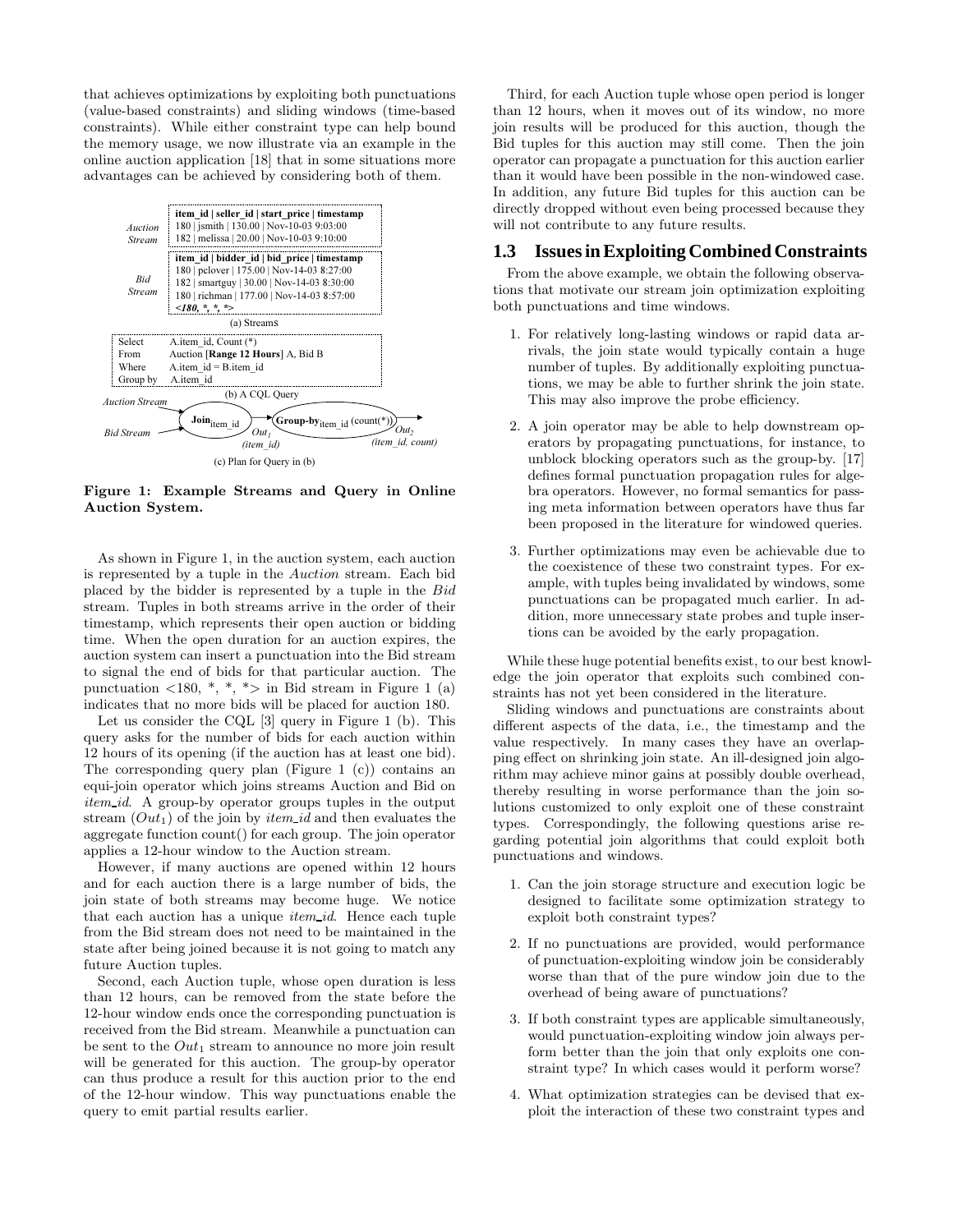that would not be applicable in the presence of only punctuation or only sliding window?

In this paper, we seek to address these questions by presenting our approach, namely PWJoin, the first punctuationexploiting window join solution.

### **1.4 Summary of Contributions**

Our contributions of this research include: (1) we propose the first **P**unctuation-exploiting binary **W**indow **Join** algorithm (PWJoin), (2) we design a novel storage structure for the PWJoin state that effectively accomplishes the awareness of both constraint types, (3) we derive a formula for estimating the cost of the PWJoin, and (4) we conduct an extensive experimental study in our CAPE continuous query system [16] that compares PWJoin with a pure punctuationexploiting join [7] and a pure window join [12]. The experimental results show that by utilizing punctuations in addition to sliding windows, PWJoin consumes less memory than the pure window join. For relatively large windows, PWJoin achieves a higher tuple output rate than the pure window join. On the flip side, even in some cases when the join that exploits only punctuations is not able to propagate punctuations, PWJoin can still achieve a steady punctuation output rate to benefit downstream operators. This way the performance of the overall query plan can be improved.

### **1.5 Roadmap**

Section 2 discusses related work. Section 3 provides background knowledge about punctuation and sliding window. The PWJoin state structure and the PWJoin algorithm are described in Section 4. We derive the cost formula for PWJoin in Section 5 and show the experimental study in Section 6. Finally we conclude our work in Section 7.

### **2. RELATED WORK**

As query evaluation over continuous data streams receives increasing attention, several data stream management systems have been built, including Aurora [1], STREAM [15] TelegraphCQ [5], NiagaraCQ [6], to name a few.

Specific to join processing, the first well-known pipelined join solution is the *symmetric hash join* [21]. *XJoin* [19, 20] and *ripple joins* [10] are extended pipelined joins that are designed for special optimization purposes. However, all these join solutions face the problem of potentially unbounded runtime join state as data continuously streams in.

A lot of work has been done in bounding memory consumption in join evaluation by exploiting constraints. *Window join* [1, 9, 12] exploits *time-based constraints* called windows to constrain the relative time range for tuples to be joined. Tuples that drop out of the window can be removed from the state. [1] defines formal semantics for a binary window join operator. Kang et al. [12] provide a unit-time-basis cost model for analyzing the performance of binary window join algorithms, which we apply and then extend here to estimate the memory cost of PWJoin. They also propose strategies for maximizing the join efficiency in various scenarios. [9] studies algorithms for handling sliding window multi-join processing. [11] researches the shared execution of multiple window join operators. They provide alternative strategies that favor different window sizes. [22] investigates the migration between query plans that contain window join operators in order to achieve dynamic query optimization.

[8] proposes storage structures and indexing methods for sliding windows to improve the join efficiency. The design of the PWJoin state extends from their work.

*Value-based* constraints have also begun to be considered in the literature, though to a much lesser degree than windows. The *k-constraint-exploiting algorithm* [4] exploits clustered data arrival patterns to detect and purge expired data to shrink the join state. These clustered patterns are statically specified, and hence only characterize restrictive cases of real-world data. If the actual data fails to obey these static constraints, the precision of the join result may suffer due to the incorrect purge of tuples. Moreover, this work focuses on value-based constraint exploitation instead of exploring the interaction between window and value-based constrains, as now done in our work.

*Punctuations* [17] are dynamic constraints embedded inside data streams. Static constraints such as unique key and clustered arrival of attribute values can also be modeled by punctuations. Therefore, punctuation covers a wide class of constraints that may help continuous query optimization. [17] provides pass, purge and propagation rules enabled by punctuations for algebra operators. In response, a punctuation-exploiting stream join solution, *PJoin* [7], is proposed. PJoin extends XJoin to maintain a more compact join state by timely purging useless data according to punctuations. However, it does not handle window semantics.

We apply the ideas of constraint-exploiting join optimization in our PWJoin solution. Different from the k-constraintexploiting algorithm, PWJoin exploits dynamic constraints, i.e., punctuations, which cover both static k-constraints and dynamic data value arrival patterns. PWJoin enhances PJoin by considering an additional dimension of constraints, namely, windows. In addition, we now investigate the performance impact as well as synergy of both constraint types.

## **3. PRELIMINARIES**

### **3.1 Punctuation**

A punctuation is an ordered set of patterns, each corresponding to an attribute of tuple. All tuples that arrive *after* the punctuation are guaranteed to never contain any attribute values specified in the corresponding patterns. The pattern can be a wildcard ∗, a constant (also, single-value), a data range, an enumeration list or an empty pattern.

In this paper, we consider the punctuations that specify a *single-value* pattern for the *join* attribute, i.e., each punctuation signals the end of a single *join value*. We choose this pattern because it occurs very commonly in the realworld data streams, as shown in our example in Section 1.2. Other punctuation patterns including range and enumeration list can also be modeled by single-value patterns in most cases. In addition, the granularity of single-value patterns are consistent so that we can obtain a concise cost model without compromising the generality. We term the value that is announced to be no longer arriving by a punctuation as a *punctuated value* of that stream.

We assume that all data streams consist of relational tuples. Each tuple contains an attribute att representing the join attribute and a timestamp ts that records the time when the tuple enters into the stream. Given a punctuation  $p$  from a stream that specifies the punctuated value  $val_p$ , any tuple t from any stream, whose join value equals  $val_p$ , is defined to *match* p, denoted as  $match(t, p)$ . Two punctuations  $p_a$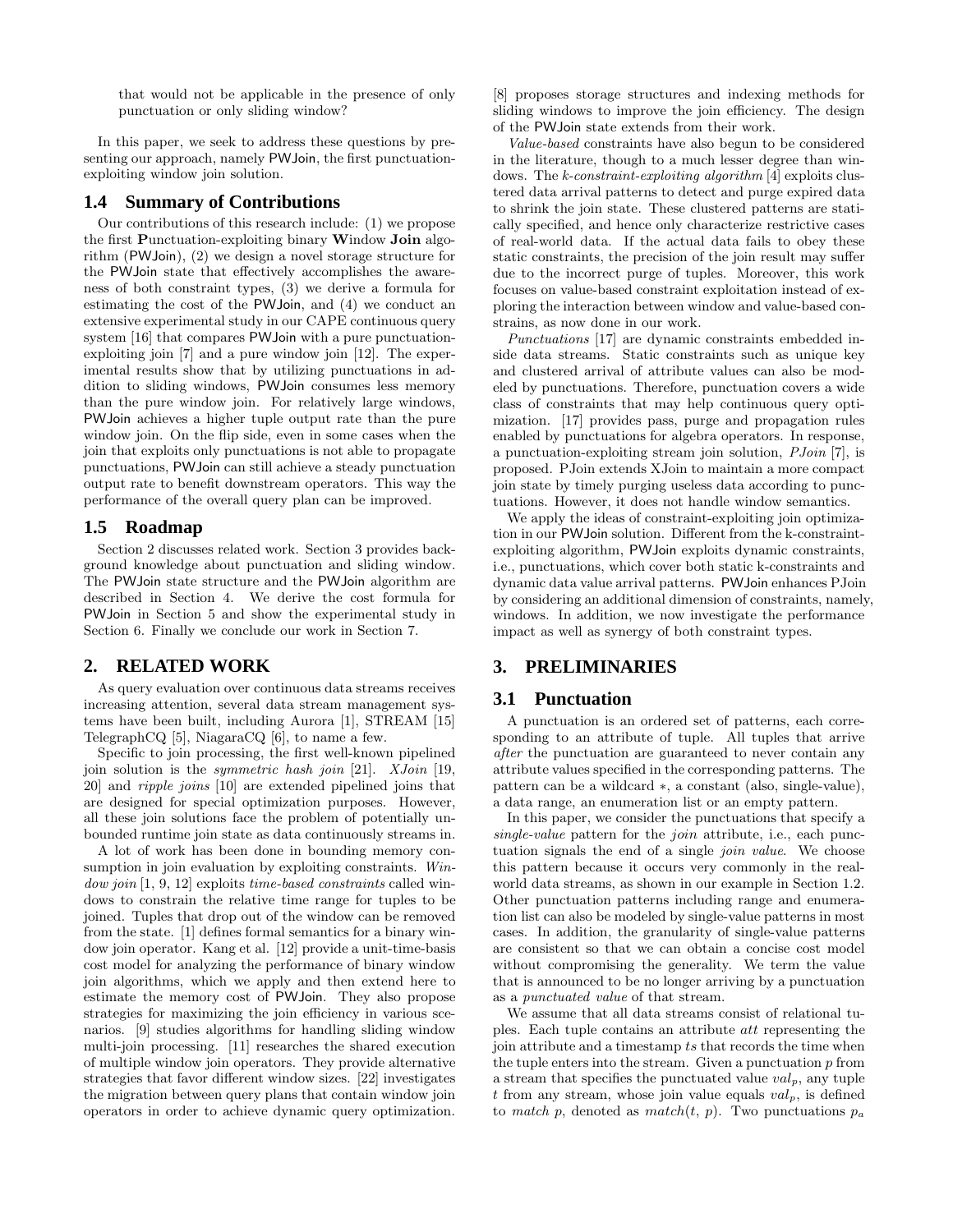and <sup>p</sup>*b* from streams A and B respectively are defined to match each other if they specify the same punctuated value.

Below we restate the purge and propagation rules defined in [17] for the equi-join operator regarding single-value punctuations. Both rules depend on the join execution logic that the join process for each tuple must be finished before the next tuple is retrieved and processed from the stream. Tuples from both input streams are retrieved alternatively in the ascending order of their timestamp.

**Purge rule.** For any tuple  $t_a$  from stream A, if there exists a punctuation <sup>p</sup>*b* that has already been received from stream B such that match $(t_a, p_b)$ ,  $t_a$  will not be joining with any future arriving tuples from stream B. Hence  $t_a$  does not need to be maintained in the A state after being processed. This purge rule similarly applies to any tuples from stream B.

**Propagation rule.** The join operator can also propagate punctuations to the output stream in order to help downstream operators. Based on punctuation semantics, we derive the following theorem as the foundation of our punctuation propagation algorithm.

Theorem 3.1. *Let* <sup>p</sup>*<sup>a</sup> and* <sup>p</sup>*b be punctuations retrieved from streams A and B at time*  $TS_a$  *and*  $TS_b$  *respectively specifying the same punctuated value* val *of join attribute* att*. Then no output tuples with* val *being the value of attribute* att *will* be generated after time  $max(TS_a, TS_b)$ .

**Proof.** Let time TS be max $(TS_a, TS_b)$ . According to punctuation semantics, no more tuples with the join value val will be arriving from either stream after time  $TS$ . Based on the join execution logic, all tuples from both streams that precede <sup>p</sup>*<sup>a</sup>* and <sup>p</sup>*b* have finished their join processes before time  $TS$ . Therefore no more tuples with attribute att having value val will be produced after time  $TS$ .  $\Box$ 

We now are ready to derive our punctuation propagation algorithm based on Theorem 3.1. Whenever a punctuation is received from one stream, we check whether the matching punctuation from the other stream has already been seen. If yes, since no more output tuples containing this punctuated value for attribute att will be generated thereafter, this value becomes a punctuated value for the attribute att in the output stream. Therefore, the corresponding punctuation can be emitted to the output stream.

### **3.2 Sliding Window**

The sliding window constrains the relative time range within which tuples from both streams can be joined. Our PWJoin supports the basic window join semantics illustrated in Figure 2. We are only interested in the join of each new A tuple whose timestamp is  $TS_a$  with all B tuples that arrived within the last  $T_b$  time units prior to  $TS_a$  and the join of each new B tuple whose timestamp is  $TS_b$  with all A tuples that arrived within the last <sup>T</sup>*a* time units prior to  $TS_b$ .  $T_a$  and  $T_b$  are called *time windows* for streams A and B respectively. Below we define the rule for invalidating <sup>1</sup> tuples from the join state based on the sliding window.

**Tuple invalidation rule.** Let tuple  $t_a$  be the latest tuple with timestamp  $TS_a$  from stream A that has been processed. The tuple in the B state with timestamp  $TS_b$  such that



**Figure 2: Basic Window Join.**

 $TS_b + T_b < TS_a$  is called a *time-expired tuple* and can be invalidated. The same invalidation rule applies to tuples in the A state. We call this *cross invalidation*.

### **4. PWJOIN SOLUTION**

Being aware of both window and punctuation, the PWJoin execution logic is composed of three operations: (1) probing state to find matching tuples for producing join results, (2) purging no-longer-joining tuples by punctuations and (3) invalidating expired tuples by windows. Among these operations, probe and purge conduct value-based searches, while invalidation needs time-based searches. Therefore the join state storage structure must be designed to be efficient for both value-based search and time-based search.

### **4.1 Storage Structure for PWJoin State**

**State.** Similar to most pipelined join operators, PWJoin performs a symmetric execution logic for processing tuples and punctuations from both input streams. Thus it maintains two states, each containing tuples from one input stream that have been processed so far and may still be joining with the future incoming tuples from the other stream.



**Figure 3: Storage Structure for PWJoin State.**

Figure 3 shows the storage structure for one state of PWJoin. We employ the LIST structure [8] to link all tuples in the state in chronological order (newest tuple at the tail) into a *time list*. The head and the tail of the time list are indicated by *Window Begin* and *Window End* pointers respectively. As the window moves, tuples are in turn removed from the head of the time list. Moreover, tuples containing the same join value are linked into a *value list* (also in chronological order). In short, all tuples in the state form a single time list and multiple value lists. Each tuple is held by a linked list node, which we call *T-Node*. Each T-Node contains two additional pointers: *NextTimeListTNode* points to the next

<sup>&</sup>lt;sup>1</sup>In order to distinguish the purge of tuples by sliding window from that by punctuation, thereafter we will use invalidation and purge to refer to the purge of tuples by window and by punctuation respectively.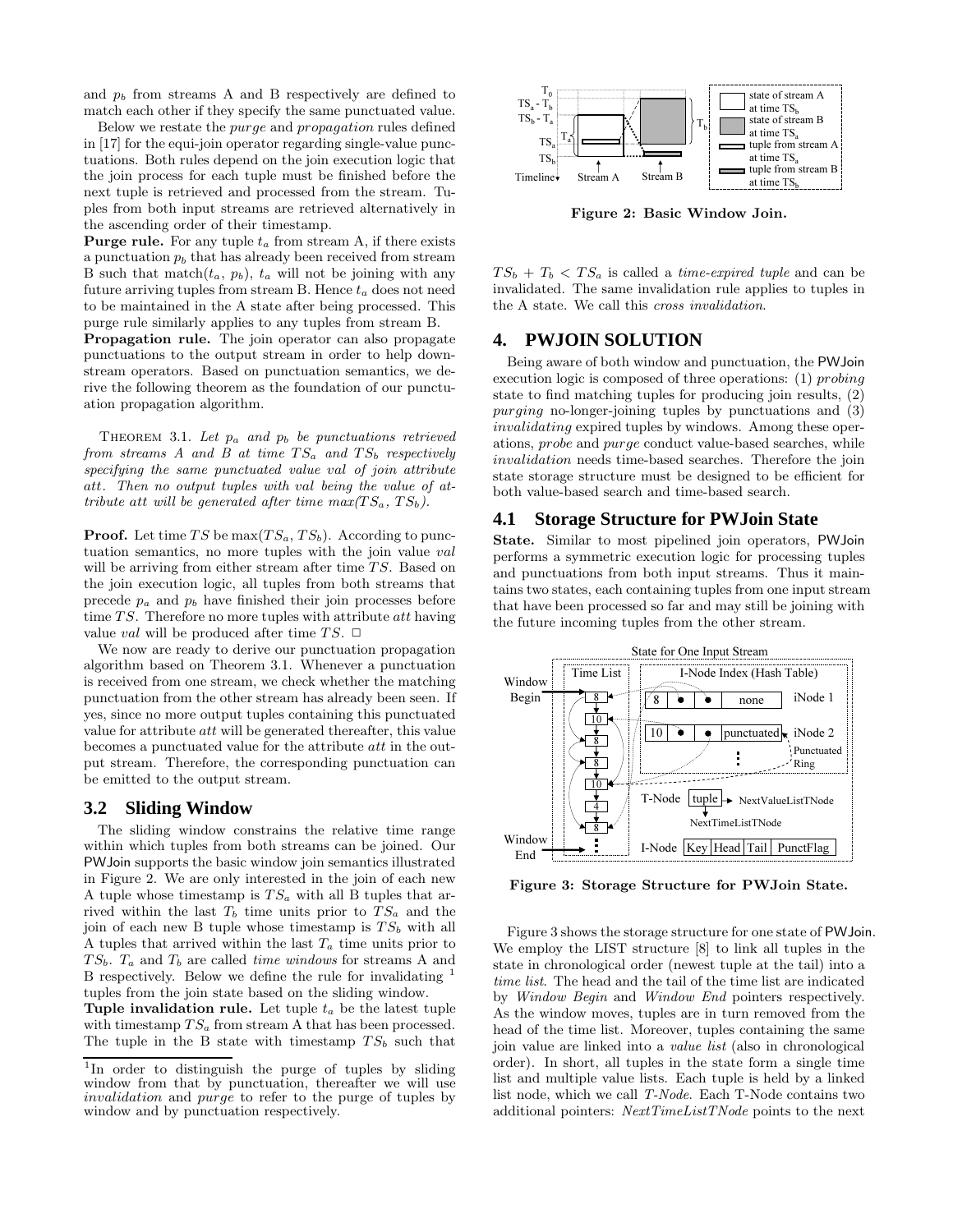T-Node in the time list and *NextValueListTNode* points to the next T-Node in the same value list.

In addition, an index node, which we call *I-Node*, is created for each value list. Each I-Node contains the join value  $(Key)$ , two pointers pointing respectively to the head and the tail T-Nodes of the value list it is indexing, and a  $PunctFlag$  indicating whether a punctuation for this value has been seen from this stream. For a particular punctuation type, we have a customized index for organizing I-Nodes. For single-valued or list-valued punctuations, we use a hashbased index while for range-valued punctuations we instead use a tree-structured index. Since we only focus on singlevalue punctuations in this paper, the I-Nodes in Figure 3 are maintained in a hash table, which we call the *I-Node index*.

Using this storage structure, the *probe* and the *purge* first search the I-Node index to find the matching value list while the *invalidation* first checks the head of the time list for detecting the expired tuples. Hence all three operations perform efficiently because they directly obtain the tuples that they are interested in while the access of irrelevant tuples is avoided. In addition, only two pointers (*Head* and *Tail*) are maintained in the I-Node for each distinct value. This incurs little cost for maintaining the index structure as tuples dynamically enter and leave the state.

### **4.2 PWJoin Algorithm**

Now we describe the PWJoin algorithm regarding processing tuples and punctuations from input stream A. The processing of tuples and punctuations from input stream B is similar due to the symmetric execution logic. The pseudo code is shown in Figure 4.

- 1. *Invalidation.* Once a new tuple t is retrieved from stream A, its timestamp is used to invalidate expired tuples from the head of the time list of stream B. This process stops when the first unexpired tuple is encountered, which becomes the new head of this time list.
- 2. *Probe.* After invalidation is done, the join value of t is used to probe the I-Node index of the B state. If the matching I-Node  $iNode$  is found, the corresponding value list is located by following the Head pointer of  $iNode$ . Tuple t then joins with all tuples in this value list by following the NextValueListTNode pointer of each T-Node. Finally, the PunctFlag of  $iNode$  is checked. If it is "punctuated", t is discarded, called *on-the-fly discard*. If it is "none", t is inserted into the A state. The value of this flag can also be "propagated" for directly dropping tuples without even processing them, as will be explained in Section 4.4.
- 3. *Purge.* When a new punctuation p is retrieved from stream A, p is used to probe the I-Node index of the B state. If the matching I-Node  $iNode$  is found, all tuples in the corresponding value list are deleted. *iNode* is removed from the I-Node index as well. If the PunctFlag of iNode is "punctuated",  $p$  is discarded. If iNode is not found or  $iNode$ 's PunctFlag is "none", p is used to probe the I-Node index of the A state and set the PunctFlag of the matching I-Node *iNode<sub>a</sub>* as "punctuated". If iNode*a* does not exist, a new I-Node is created with its PunctFlag marked as true and inserted into the I-Node index of the A state.

## 01. **PROCEDURE** PWJoin() 02. IF (a new object obj is re

- IF (a new object obj is received from stream A)
- 03. IF (obj is a tuple)<br>04. Invalidate(obj.
- 04. Invalidate(obj,  $S_b$ );<br>05. Probe(obj,  $S_a$ ,  $S_b$ );
- 05. Probe(obj,  $S_a$ ,  $S_b$ );<br>06. ELSE IF (obj is a punc
- 06. ELSE IF (obj is a punctuation)<br>07. Purge(obj.  $S_a$ ,  $S_b$ ):
- 07. Purge(obj,  $S_a$ ,  $S_b$ );<br>08. IF (a new object obj is rece
- 08. IF (a new object obj is received from stream B) 09.  $\frac{\# \text{Similar to above.} \ast}{\# \text{Similar to above.} \ast}$
- $*$  Similar to above.  $*/$
- $\frac{10}{11}$ .
- 11. **PROCEDURE** Invalidate(Tuple t, State probeState)
- 12. T-Node tNode = probeState.getTimeList().getHead();<br>13. WHILE (tNode != NULL) WHILE  $(tNode != NULL)$
- 
- 14. Tuple tHead = tNode.getTuple();<br>15. Long  $T_w$  = probeState.getWindo
- 15. Long  $T_w$  = probeState.getWindow();<br>16. IF (tHead.ts +  $T_w$  < t.ts)
- 16. IF (tHead.ts +  $T_w <$  t.ts)<br>17. tNode.setTuple(NULL)
- 17.  $tNode.setTuple(NULL);$ <br>18.  $tNode = tNode.getNext$
- 18. tNode = tNode.getNextTimeListTNode();<br>19. ELSE /\* Encounter the first time-valid tuple. 19. ELSE /\* Encounter the first time-valid tuple.  $*$ /<br>20. RETURN:
- RETURN;
- 21.
- 22. **PROCEDURE** Probe(Tuple t, State ownState, State probeState)
- 23. I-Node iNode = probeState.GetIndexNode(t.att);<br>24. IF (iNode == NULL)
- 24. IF (iNode  $==$  NULL)<br>25. ownState insertTi
- $ownState.insertTuple(t);$
- 26. ELSE<br>27. T
- 27. T-Node tNode =  $iNode.getHead();$ <br>28. WHILE  $(tNode != NULL)$
- 28. WHILE (tNode != NULL)<br>29. Tuple  $t_i$  = tNode.getTuple();
	-
	-
- 29. Tuple  $t_i = t$ Node.getTuple();<br>
30. outStream.append(join(t,  $t_i$ ));<br>  $t$ Node = tNode getNextValueI
- 31.  $tNode = tNode.getNextValueListTNode();$ <br>32. IF  $(iNode.PunctFlag == NONE)$
- 32. IF (iNode.PunctFlag == NONE)<br>33. ownState.insertTuple(t); 33. ownState.insertTuple(t);
- 
- $34.35.$ 35. **PROCEDURE** Purge(Punctuation p, State ownState,
- State probeState) 36. I-Node iNode = probeState.GetIndexNode(p.att);
- 37. IF  $(iNode == NULL)$
- 
- 38. ownState.insertPunct(p);<br>39. ELSE 39. ELSE<br>40 II
	- IF (iNode.PunctFlag == PUNCTUATED)
- 41. iNode.removeValueListTuples();
- 42. probeState.removeIndexNode(iNode);
- 43. ELSE
- 44. iNode.removeValueListTuples();
- 45. /\* Mark the matching I-Node as punctuated. \*/
- 46. ownState.markPunctuated(p);

#### **Figure 4: PWJoin Algorithm.**

By examining the PWJoin algorithm, we can see that the purge operation is triggered by arrival of punctuations. For data streams not containing punctuations, the purge operation will never be performed, thus causing zero overhead. In addition, the cost for on-the-fly discard is minimal because it is accomplished as a side effect of the probe operation, i.e., by checking the PunctFlag of the matching I-Node. Therefore, we predict that our design enables PWJoin to achieve almost the same performance as the pure window join for non-punctuated streams. In dealing with punctuated streams, on-the-fly discard may provide huge gains by avoiding a good number of unnecessary tuple insertions and deletions. The purge can also effectively shrink the state and hence improve the probe efficiency. So PWJoin should perform better than the pure window join in most cases.

### **4.3 Tuple Insertion and Deletion**

The PWJoin algorithm involves frequent operations for inserting and deleting tuples into and from the state. These operations must guarantee that both the time list and the value lists are updated correctly.

**Tuple insertion.** Inserting a new tuple  $t_a$  into the A state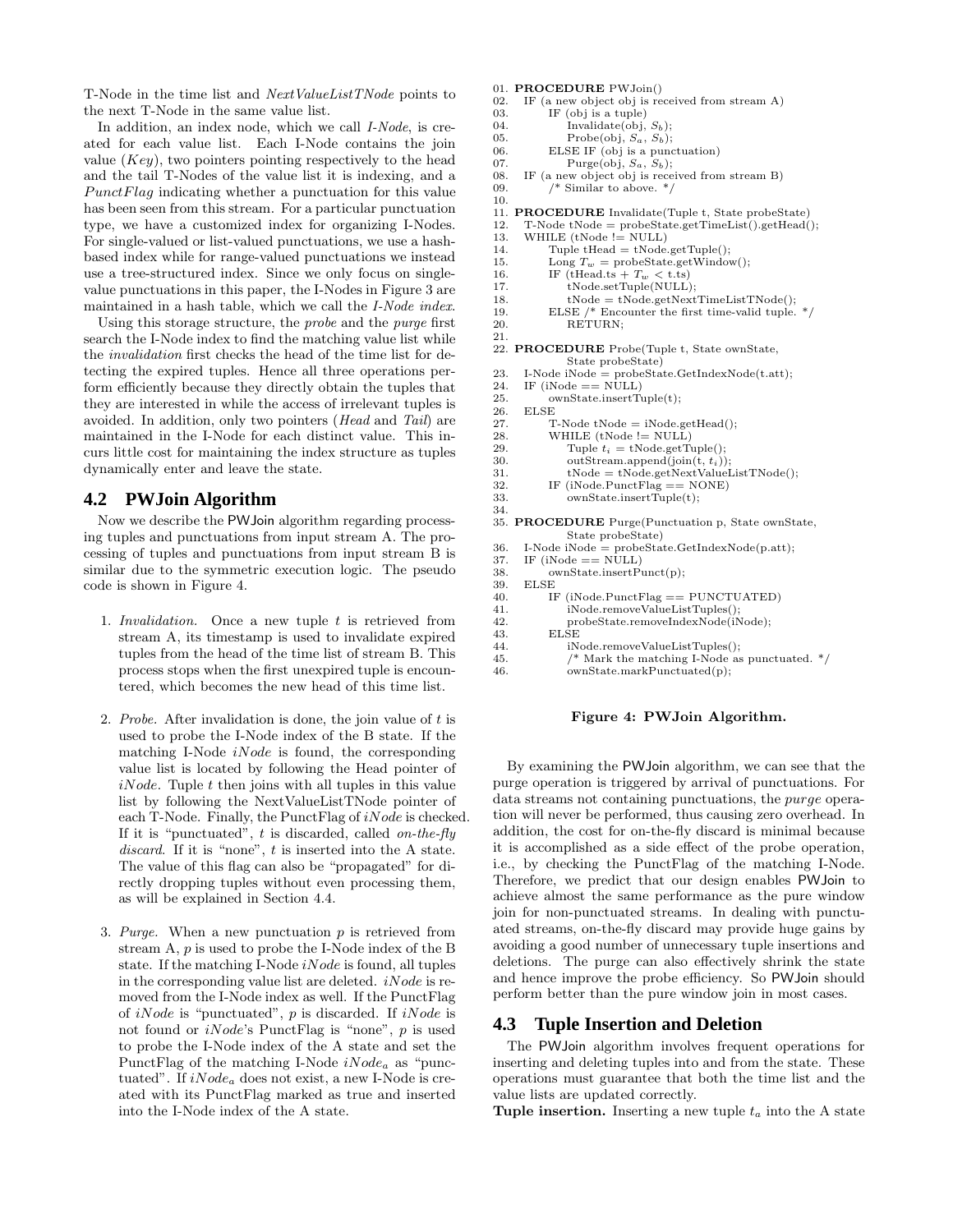follows the steps listed below:

- 1. A new T-Node  $tNode_a$  is created to contain  $t_a$  and is appended to the end of the time list (pointed by *Window End* pointer). This can thus be done within constant time.
- 2. The join value of  $t_a$  is used to probe the I-Node index of the A state. If the matching I-Node  $iNode_a$  exists, a NextValueListTNode pointer is pointed from the tail T-Node of the value list to  $tNode_a$ . The Tail pointer of iNode*a* also points to tNode*a*. Else if iNode*a* does not exist, a new I-Node iNode*a* is created and both Head and Tail pointers point to  $tNode_a$ .

**Tuple deletion.** To delete a tuple  $t_a$  from the A state, two cases must be considered: (1) the tuple is deleted by invalidation and (2) the tuple is deleted by purge. Assume that  $t_a$  is contained in a T-Node  $tNode_a$ . In case (1), we first remove  $tNode_a$  from the head of the time list by pointing the *Window Begin* pointer to the next T-Node in the time list. Then we need to adjust the Head pointer (sometimes also the Tail pointer) of the corresponding I-Node that is currently pointing to tNode*a*. However, this will incur an extra probe on the I-Node index to find the I-Node. And this may become a significant overhead because it happens for each tuple being invalidated from the time list.

In response, we propose a *lazy* T-Node deletion strategy. After  $tNode_a$  is removed from the time list, we don't immediately adjust the pointers of the corresponding I-Node. Instead we only set the tuple in the T-Node to null to release the memory taken by this tuple. Next time when the probe operation accesses the value list associated with this I-Node, all T-Nodes containing a null tuple, which can be located at the head of the value list, will be detected and removed from the value list. Similarly, in case (2), when the purge operation deletes all T-Nodes from a value list, we only set the tuple in the T-Node to null to release the memory taken by the tuple. Next time when the time list is probed by the *invalidation*, all T-Nodes containing a null tuple will be removed from the time list.

### **4.4 Punctuation Propagation**

As we explained in Section 1.2, in some cases the PWJoin is able to propagate punctuations to help downstream operators. The propagation is not beneficial to the operator itself and rather it costs extra overhead. However, from the perspective of a whole query plan, the propagated punctuations may bring huge advantages to the downstream operators. For example, they may unblock the blocking operators such as the *group-by*. If we are able to achieve propagation at a negligible cost, a significant performance gain may be achieved for evaluating the whole query plan.

According to the propagation rule described in Section 3.1, once the punctuation about a particular join value has been received from both streams, a punctuation about this value can be announced to the output stream. Therefore, we can modify the purge operation above (Section 4.2) to enable the propagation. That is, upon retrieving a new punctuation  $p$  from stream A,  $p$  is used to probe the I-Node index of the B state. If the matching I-Node *iNode* is found and its  $PunctFlag$  is "punctuated", a punctuation about this join value will be sent to the output stream. The pseudo code for the modified purge operation is shown in Figure 5. Note that line 09 is the only code being added.

- 01. **PROCEDURE** Purge(Punctuation p, State ownState, State probeState)
- 02. I-Node iNode = probeState.GetIndexNode(p.att);<br>03. IF (iNode == NULL)
- 03. IF ( $iNode == NULL$ )<br>04. ownState.insertPu 04. ownState.insertPunct(p);<br>05. ELSE
- 05.  $$\sf ELSE$$ 06.  $$\sf II$$
- 06. IF (iNode.PunctFlag == PUNCTUATED)<br>07. iNode.removeValueListTuples();
- 07. iNode.removeValueListTuples();<br>08. probeState.removeIndexNode(iN
- 08. probeState.removeIndexNode(iNode);<br>09. outStream.append(new Punctuation(p
- 09.  $outStream.append(new Punction(p.att));$ <br>10.  $ELSE$
- ${\rm ELSE}$
- 11. iNode.removeValueListTuples();<br>12. ownState.markPunctuated(p):
- $ownState.maxkPunctuated(p);$

#### **Figure 5: Purge with Propagation.**

**Early propagation.** By considering punctuations in combination with sliding windows, we discover that a new propagation rule can be derived that enables further optimizations. As illustrated in Figure 6, given that the punctuation  $p_a$  is received before the punctuation  $p_b$ , without window semantics, according to the propagation rule in Section 3.1, the punctuation  $\langle 180 \rangle$  can only be propagated after  $p_b$  is received. However, by considering sliding windows, once the last A tuple containing join value 180 moves out of the window, no more such tuple will appear in the A state. Hence no more result tuples containing 180 will be generated in the future. Therefore the punctuation <180> can be propagated without needing to wait for the arrival of  $p<sub>b</sub>$ . We can see that this new propagation point is always earlier or at least same as the one that occurs for the pure punctuation-exploiting join operator. We have derived the following theorem that the early propagation is based on. The proof is omitted due to space reasons.

THEOREM 4.1. Let  $t_{a,i}$  be the last tuple from stream A *that contains value* val*i for join attribute* att *and* <sup>t</sup>*a,i is invalidated by the time window* <sup>T</sup>*a at time T. Then no result tuple that contains value* val*i for the attribute* att *will be generated after time T. Hence a punctuation announcing "att <sup>=</sup>* val*i" can be appended to the output stream.*



**Figure 6: Early Punctuation Propagation.**

Based on this theorem, we are able to achieve early propagation by simply keeping track of the last tuple for each punctuated join value. To do this, we introduce a *PunctuatedINode* pointer into the T-Node. The markPunctuated() method is also revised so that the PunctuatedINode pointer of the tail T-Node in corresponding value list is set to point back to the matching I-Node after this I-Node is marked as punctuated. This way a *punctuated ring* is created for each punctuated join value, as shown in Figure 3. In the Invalidate procedure, when a T-Node with a not null PunctuatedINode pointer is removed from the time list, the corresponding punctuation will be propagated.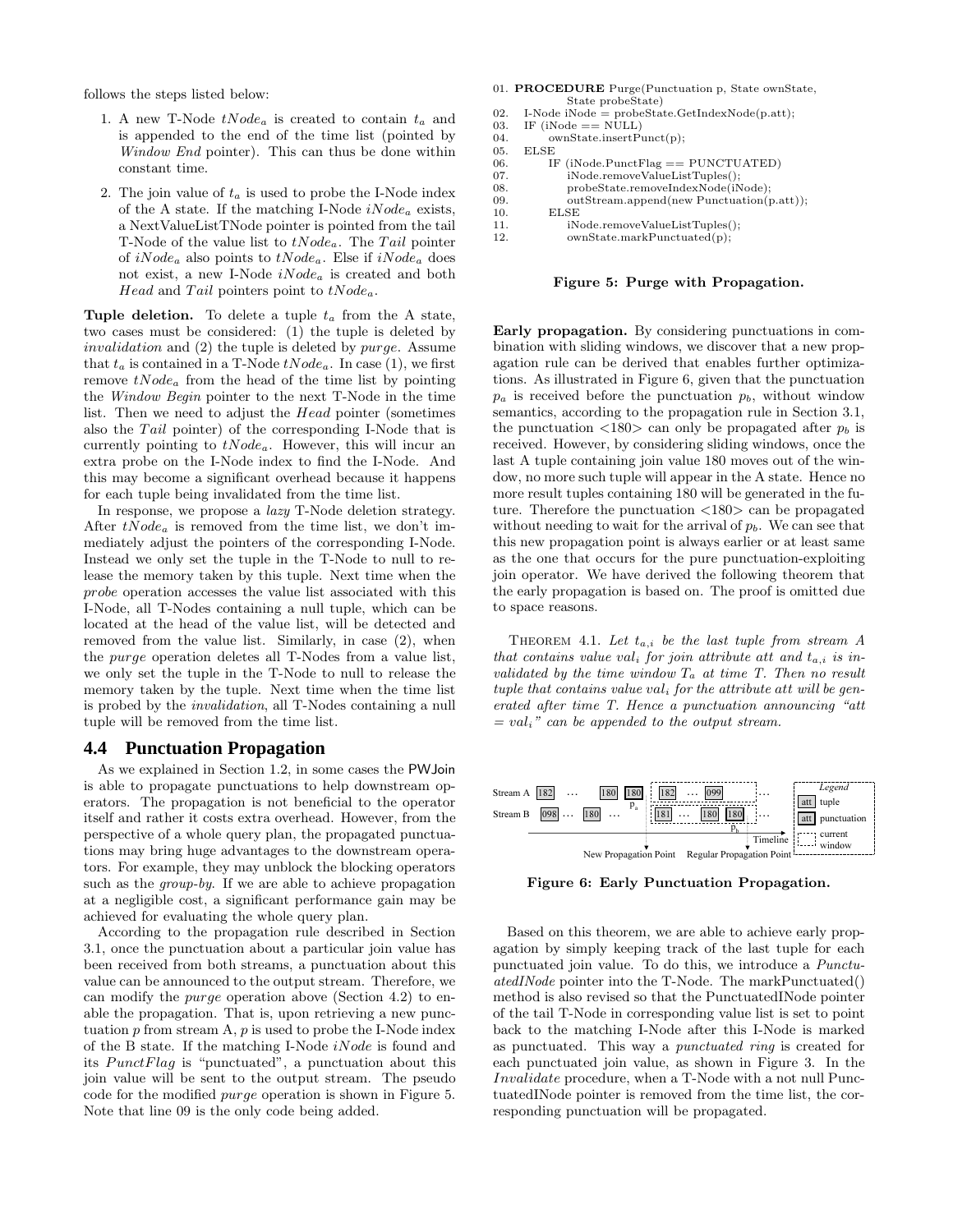When an early propagation happens (assuming it is due to the last A tuple that contains the punctuated join value being invalidated from the window), we will not remove the corresponding I-Node from the A state immediately. Since tuples containing this join value may still be arriving from stream B but they are not joining with any future A tuples, we keep this I-Node and set its PunctFlag to "propagated" in order to drop these B tuples. This I-Node will be removed only when the matching punctuation arrives from stream B, i.e., at the regular propagation point.

### **5. ESTIMATING COST OF PWJOIN**

In this section, we apply the *unit-time-basis* cost model proposed in [12] to derive the formula for estimating the memory cost of the PWJoin algorithm. We use this formula to compare the performance of PWJoin with the pure window join algorithm. Table 1 lists the notations related to stream B that will be used in our cost analysis. The notations related to stream A can be derived by switching the subscript "b" of these notations to "a".

| <i>Notation</i>    | Meaning                                               |
|--------------------|-------------------------------------------------------|
| $\lambda_{b}$      | input rate of tuples from stream B                    |
| $\lambda_{pb}$     | input rate of punctuations from stream B              |
| $T_h$              | time window for stream B                              |
| $NK_{b,T}$         | $\#$ of distinct join values having occurred in       |
|                    | stream B up to the T'th time unit                     |
| $S_b$              | join state of stream B                                |
| $ S_b _T$          | number of tuples in $S_b$ at the T'th time unit       |
| $ S_b _T^{insert}$ | # of tuples inserted into $S_b$ at the T'th time unit |
| purqe              | # of tuples purged from $S_b$ at the T'th time unit   |
|                    |                                                       |

**Table 1: Notations Used in Cost Model.**

### **5.1 Data Arrival Patterns and Assumptions**

In our cost analysis in this section and the experimental study in Section 6, we consider three different *data arrival patterns* for the join values: (1) *Unique data arrival* in which each tuple is followed by a punctuation. In other words, the join attribute acts as a unique key. (2) *Clustered data arrival* in which tuples having the same join value arrive successively in the stream. A corresponding punctuation is appended to the end of each cluster. The number of tuples within a cluster is called *cluster size*. The unique data arrival is a special case of the clustered arrival in which the cluster size is equal to 1. (3) A *general punctuated stream* in which a punctuation is declared immediately after the tuple that contains the last occurrence of a particular join value. It does not constrain that tuples with the same join value have to occur adjacent to each other. The tuples between two consecutive punctuations form a *punctuated segment*.

The cost formula derived here assumes an *input-limited mode* [21], i.e., the processor can always keep up with the tuple input rate. Hence at any time unit T, the number of tuples having been inserted into the join state so far equals the number of tuples that have been processed and also equals the number of tuples that have arrived thus far.

### **5.2 Cost Analysis**

We now analyze the memory overhead of the PWJoin algorithm in terms of the number of tuples in the join state. According to window semantics, at each time unit,  $\lambda_b$  arriving tuples will enter the B state and stay there for  $T<sub>b</sub>$  time units. Therefore, without purging by punctuations, at any time unit the B state will contain  $\lambda_b T_b$  tuples. Similarly,  $\lambda_a T_a$  tuples will be maintained in the A state.

Considering punctuations, we sketch the best case in Figure 7 in which both streams have a clustered arrival pattern and punctuations from both streams arrive in the same order regarding the punctuated value. Moreover, each B cluster arrives right *after* the matching punctuation from stream A. Then at any time unit, the maximum memory overhead equals the maximum cluster size of stream A or  $\lambda_a T_a$ , whichever is smaller, because no B tuple needs to be maintained in the B state. If the average cluster size is 1, which is the unique data arrival pattern, at most one tuple needs to be maintained in the A state at any time unit.



**Figure 7: Synchronized Clustered Arrival.**

In general, the number of tuples maintained in the B state at any time unit equals the number of tuples entering the state minus the number of tuples being purged by punctuations within that time unit. Since the join attributes of stream A and that of stream B have the same domain, so we assume here that both streams have the same number of distinct join values. Then at the T'th time unit, the probability of each B tuple to be purged by the A punctuations equals the ratio of the number of A punctuations that have been processed to the number of distinct join values that have occurred in stream B thus far, i.e.,  $(\lambda_{pa}T)/NK_{b,T}$ . Then the number of B tuples being purged is  $\lambda_b T_b(\lambda_{pa}T/NK_{b,T})$ . This is also the memory savings by PWJoin compared with the pure window join. Equation (1) computes the number of tuples in the B state at the T'th time unit.

$$
|S_b|_T = |S_b|_T^{insert} - |S_b|_T^{pure} = |S_b|_T^{drive} - |S_b|_T^{pure}
$$

$$
= \lambda_b T_b - \lambda_b T_b \frac{\lambda_{pa} T}{N K_{b,T}} = \lambda_b T_b (1 - \frac{\lambda_{pa} T}{N K_{b,T}}) \tag{1}
$$

By examining this equation, we can see that given a fixed tuple arrival rate,  $\lambda_b$ , and a window size,  $T_b$ , the memory overhead of PWJoin at the T'th time unit is affected by two factors:  $\lambda_{pa}$  and  $NK_{b,T}$ . On one hand, at a higher punctuation arrival rate  $(\lambda_{pa})$ , more punctuations will arrive from stream A up to the T'th time unit. Then more tuples in <sup>S</sup>*b* may get purged so that <sup>S</sup>*b* will use less memory. On the other hand, given a fixed  $\lambda_{pa}$ , the smaller  $NK_{b,T}$  is, the higher the probability of each tuple in  $S<sub>b</sub>$  to match and hence be purged by the already arrived punctuations from stream A could be.

In the best case illustrated in Figure 7, since the tuples containing each distinct join value will only occur within their own value-based cluster instead of widely distributed in the stream, thus  $NK_{b,T}$  equals  $\lambda_{pb}T$  at time unit T. We know that  $\lambda_{pb}$  equals  $\lambda_{pa}$  because every B cluster immediately follows the matching A cluster. Thus  $NK_{b,T}$  equals  $\lambda_{pa}$ T at time unit T. So we compute that  $|S_b|$  remains 0 on average at all times.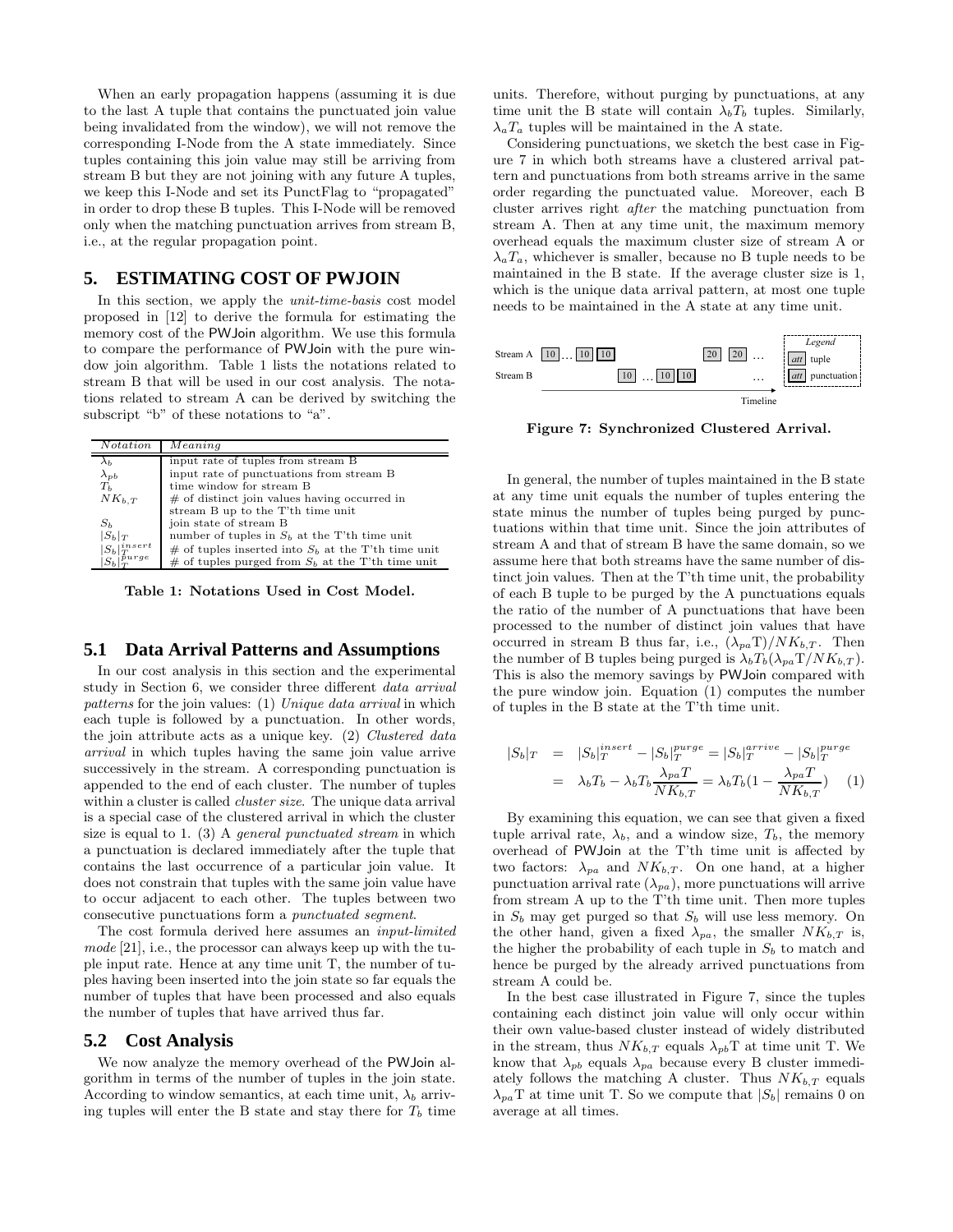In addition, the number of tuples in the PWJoin state at any time unit is also affected by the elapsed time unit T. The time window bounds the number of tuples in each join state to be  $\lambda_a T_a$  or  $\lambda_b T_b$ , which would be a constant if the tuple arrival rate stays the same. However, as more punctuations stream in over time, the probability of tuples in the state to be purged is increased. Hence the memory overhead is reduced correspondingly.

## **6. EXPERIMENTAL STUDY**

### **6.1 Experimental Setup**

We have implemented the PWJoin algorithm for the equijoin operator in our Java-based continuous query system named CAPE [16]. We now report on an experimental study we have conducted to explore the effectiveness of this punctuation-exploiting window join solution. Below we show the most important results obtained from this study. Our testing machine has a 733 MHz Intel(R) Celeron(TM) processor and a 512MB RAM, running Windows2000 and Java 1.4.1.01 SDK. In order to compare PWJoin with other stream join solutions in the literature including *PJoin* [7], a pure punctuation-exploiting join, and a pure window join [12] (here we call it *WJoin*) in a comparable manner, we have implemented both PJoin and WJoin in our system and applied the same optimizations as for PWJoin.

In all experiments shown in this section, we run a manyto-many join over two input streams, which, we believe, exhibits the most general case of our solution. Moreover, the join operators are running in a *CPU-limited* mode [21], i.e., tuples stream into the join operator at a high rate so that the input streams are never drained of tuples. This way we can observe the performance of different join operators, including PJoin, WJoin and PWJoin, at their full processing ability. One may wonder whether the extra overhead of PWJoin caused by purging tuples and propagating punctuations would become a predominant cost such that the savings gained in memory then become meaningless. We note that if PWJoin's throughput is almost the same or even better than other join solutions in the *CPU-limited* mode, then in terms of slow-delivering streams, the savings in memory would be an extra gain of PWJoin because the additional time taken by purge and propagation can be hidden by the intermittent delay between tuples.

We have also built a benchmark system to generate and send synthetic data streams with control on the arrival patterns of data and punctuations. The data streams used in our experiments can have any one of the arrival patterns specified in Section 5.1. We use the following notations to specify the particular arrival patterns of each stream.

- 1. cluster-[order]-[clustersize]
- 2. punctuation-[order]-[segmentsize]-[matchpercentage]

Notation 1 denotes the streams with a clustered data arrival pattern. order specifies whether the punctuations arrive in ascending (*asc*), descending (*desc*) or random (*random*) order regarding the punctuated values. The number of tuples in each single cluster conforms to a Poisson distribution with a mean of *clustersize*. Similarly, notation 2 is used to denote the general punctuated streams. order and segmentsize bear the same meaning as order and clustersize respectively in the first notation. matchpercentage specifies the average percentage of tuples in a punctuated segment matching the punctuation that concludes this segment. In our experiments, this percentage for each punctuated segment conforms to a Poisson distribution where matchpercentage acts as a mean. Note that the tuples that match each punctuation may also occur in any other punctuated segments prior to this punctuation. The matching tuples in each punctuated segment (also a cluster) of the *clustered arrival pattern* always has a percentage of 100.

Whenever the join operator begins execution, a statistics gatherer starts to collect the performance data of the join regularly at a specified time interval, which we call a *sampling step*. The data it collects include the number of tuples currently in the states for both input streams and the number of tuples and punctuations being output thus far. All figures in this section will show performance data at each sampling step within a finite time range  $2$ . The sampling intervals of the experiments shown in Sections 6.2 and 6.3 are 2 seconds and 1 second respectively.

### **6.2 PWJoin vs. WJoin**

First, we compare the performance of PWJoin with WJoin, a pure window join without being aware of punctuations. In this experiment, we explore (1) how much memory overhead can be saved by PWJoin in comparison with WJoin, (2) how the throughput of PWJoin is affected and (3) how the performance of PWJoin is affected in terms of irrelevant punctuations. We evaluate join operators over a pair of *punct-asc-100-40* streams. The inter-arrival time of tuples from each stream conforms to a Poisson distribution with a mean of 10 milliseconds. We vary the window size for input streams in different runs and record the total number of tuples in both states of the join operator and the total number of tuples output up to each sampling step. Within the same experimental run, we apply the same window size to both input streams.



**Figure 8: Memory Overhead, PWJoin vs. WJoin, Stream A, B: punct-asc-100-40.**

**Memory overhead.** In Figure 8 we show the result of 3 runs regarding the total number of tuples in the join state of PWJoin and of WJoin, both with the time window being 1, 5, and 15 seconds respectively. Accordingly, we denote PWJoin in these 3 runs as PWJoin-1, PWJoin-5 and PWJoin-15 in the figure. The same notation also applies to WJoin. We can see that as window becomes larger, the memory savings by PWJoin become more and more significant.

<sup>&</sup>lt;sup>2</sup>The join operator is continuously running. But it is only practical for us to show statistics at finite number of sampling steps in all figures in this section.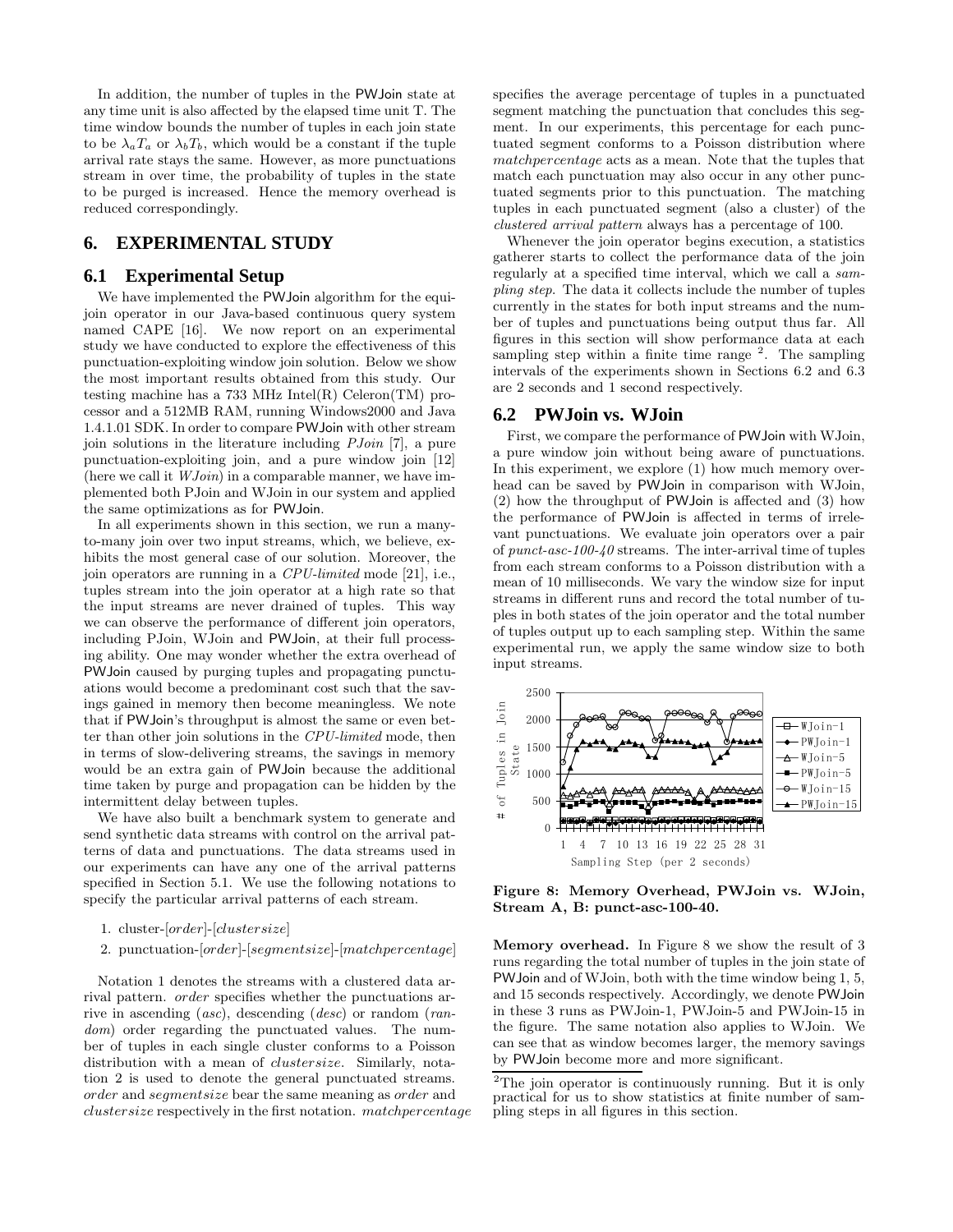**Tuple output rate.** In this experiment, we also plot the number of output tuples of PWJoin and WJoin for each run. Figure 9 shows the number of output tuples of these two join solutions up to each sampling step in 2 runs, with a 5-second window on both input streams and a 15-second window on both input streams respectively. We observe that when the window is small, since the number of tuples purged by each punctuation is small, the cost of purge by punctuations exceeds the saving in probing so that WJoin performs slightly better. As the window becomes larger, the gains in probe by shrinking the state gradually takes over, the PWJoin would perform apparently better than WJoin.



**Figure 9: Tuple Output Rate, PWJoin vs. WJoin, Stream A, B: punct-asc-100-40, Window: 5 seconds, 15 seconds.**

**Irrelevant punctuations.** Now we turn to the third question regarding the overhead required for the PWJoin operator to handle irrelevant punctuations. In terms of data streams without punctuations, the cost of PWJoin is almost the same as the WJoin because the operations caused by purge and propagation are only triggered by the arrival of punctuations. If punctuations never happen, no extra cost would be incurred in PWJoin.



**Figure 10: Tuple Output Rate, PWJoin vs. WJoin, Irrelevant Punctuations, Stream A: punct-asc-30-40, Stream B: punct-random-30-40.**

Let us now consider an extreme case in which all punctuations are irrelevant, i.e., the punctuation does not match any tuples so that no tuples would ever be purged. However, PWJoin still tries to search for tuples that can be purged for each arrived punctuation. This will cost extra time. Figure 10 shows the number of output tuples by PWJoin and WJoin over a *punctuation-asc-30-40* stream and a *punctuation-random-30-40* stream, however, with all punctuations being irrelevant instead. We can see that even in this case, the extra overhead of PWJoin is insignificant. This is because the cost for processing an irrelevant punctuation equals the cost of probing a hash table for a matching I-Node. This is even less than the cost of processing a tuple because it does not incur the overhead of forming result tuples when any matches are found. Moreover, punctuations normally arrive much more infrequently than the actual tuples, in this case, 30 times less frequent. Hence we conclude that in most cases, the cost of handling punctuations is trivial compared to the potential advantages it may offer.

### **6.3 Synergy of Punctuation and Window**

Next, we consider the synergy of punctuations and windows, i.e., the optimization enabled by the co-existence of both constraint types. As we discussed in Section 4.4, early punctuation propagation can be potentially achieved. We run PWJoin and PJoin over a *punct-asc-30-40* stream and a *punct-random-30-40* stream. Both streams have Poisson tuple inter-arrival time with a mean of 10 milliseconds. For PWJoin, a 1-second window applies to both input streams.



**Figure 11: Punctuation Output Rate, PWJoin vs. PJoin, Stream A: punct-asc-30-40, Stream B: punctrandom-30-40, Window: 1 second.**

We can see from Figure 11 that PWJoin has an overall higher punctuation output rate. In addition, for a join without window specification, if only one input stream has punctuations while the other one does not, according to the punctuation propagation rule in Section 3.1, the join operator cannot derive any punctuations for the output stream. In this case no punctuation will be output. However, by adding a window constraint on the input stream that is served with punctuations, whenever the last tuple that carries a certain punctuated value drops out of the window, the corresponding punctuation can be delivered to the output stream no matter whether the matching punctuation has been declared for the other stream or not. This is also the case shown by our running example in Section 1.2. Since each tuple in the *Auction* stream contains a unique *item\_id*, the auction system can derive a punctuation on *item id* after each Auction tuple. Even if the Bid stream doesn't have punctuations, when an Auction tuple expires after 12 hours of staying in the join state, a punctuation can be sent to the output stream to indicate no more join result related to this particular auction will be generated.